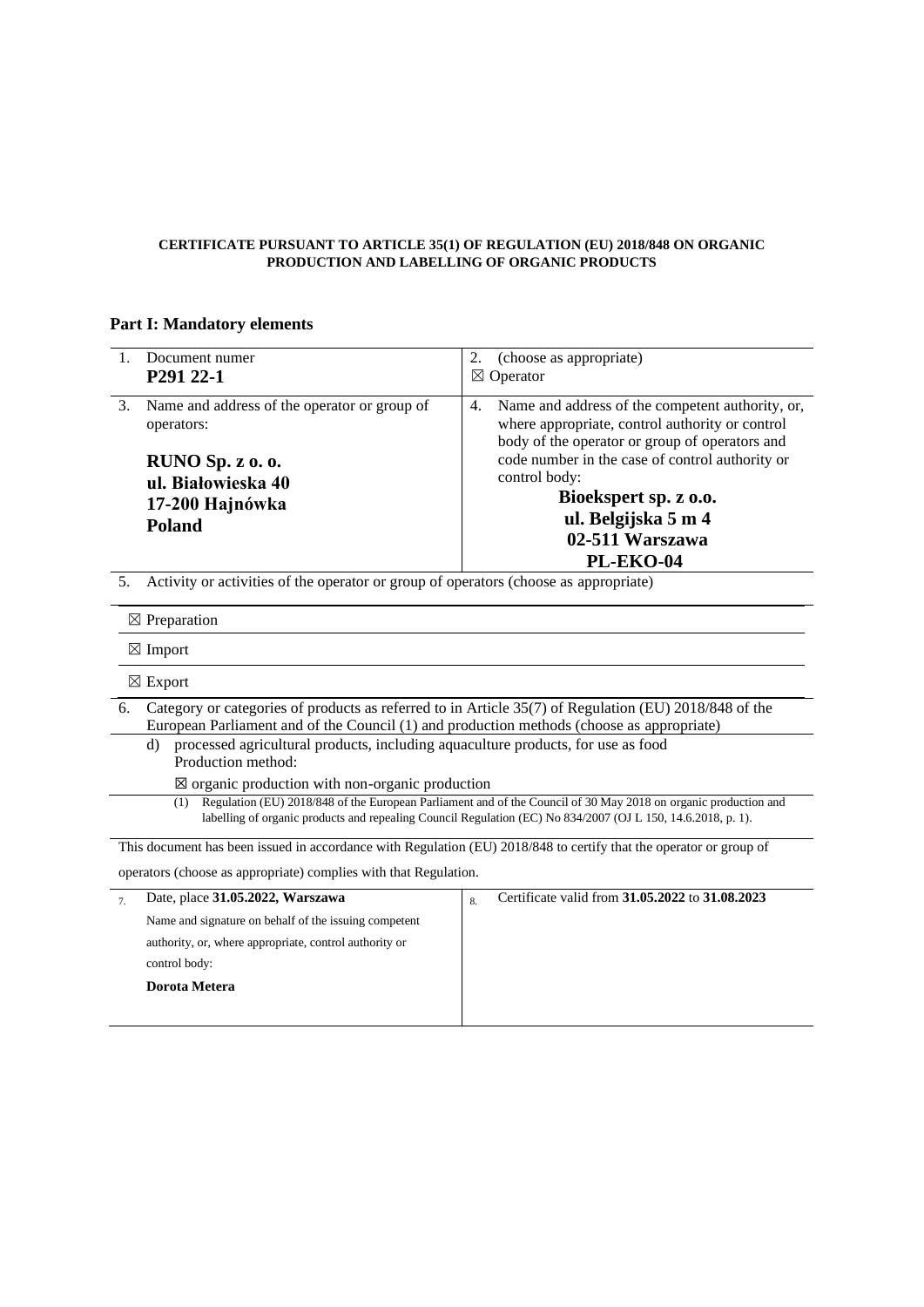## **Part II: Specific optional elements**

One or more elements to be completed if so decided by the competent authority or, where appropriate, the control authority or control body that issues the certificate to the operator or group of operators in accordance with Article 35 of Regulation (EU) 2018/848.

1. Directory of products

| Name of the product and/or Combined Nomenclature (CN) code as referred to in Council<br>Regulation (EEC) No 2658/87 (2) for products within the scope of Regulation (EU) 2018/848 | ⊠ Organic<br>$\Box$ In-conversion |                    |                          |               |
|-----------------------------------------------------------------------------------------------------------------------------------------------------------------------------------|-----------------------------------|--------------------|--------------------------|---------------|
| Nazwa polska                                                                                                                                                                      | <b>Nazwa</b><br>naukowa           | <b>English</b>     | <b>Deutsch</b>           |               |
| arcydzięgiel                                                                                                                                                                      | Archangelica<br>officinalis       | garden angelica    | Engelwurz                | ⊠ ekologiczny |
| aronia czarnoowocowa                                                                                                                                                              | Aronia<br>melanocarpa             | black chokeberry   | Aronia                   | ⊠ ekologiczny |
| babka lancetowata                                                                                                                                                                 | Plantago<br>lanceolata            | ribwort plantain   | Spitzwegerich            | ⊠ ekologiczny |
| babka szerokolistna                                                                                                                                                               | Plantago major                    | broadleaf plantain | Breitwegerich            | ⊠ ekologiczny |
| bazylia pospolita                                                                                                                                                                 | Ocimum<br>basilicum               | common basil       | Basilikum                | ⊠ ekologiczny |
| bez czarny                                                                                                                                                                        | Sambucus<br>nigra                 | black elder        | Holunder                 | ⊠ ekologiczny |
| biedrzeniec                                                                                                                                                                       | Pimpinella                        | pimpinella         | Bibernellen              | ⊠ ekologiczny |
| bluszczyk kurdybanek                                                                                                                                                              | Glechoma<br>hederacea             | ground-ivy         | Gundermann               | ⊠ ekologiczny |
| bobrek trójlistkowy                                                                                                                                                               | Menyanthes<br>trifoliata          | bogbean            | Bitterklee               | ⊠ ekologiczny |
| bodziszek cuchnący                                                                                                                                                                | Geranium<br>robertianum           | herb-Robert        | Storchschnabel           | ⊠ ekologiczny |
| borówka brusznica                                                                                                                                                                 | Vaccinium vitis<br>idaea          | lingonberry        | Preiselbeere             | ⊠ ekologiczny |
| borówka czernica                                                                                                                                                                  | Vaccinium<br>myrtillus            | European blueberry | Heidelbeere              | ⊠ ekologiczny |
| bratek polny                                                                                                                                                                      | Viola tricolor                    | wild pansy         | Wilde<br>Stiefmütterchen | ⊠ ekologiczny |
| brzoza brodawkowata                                                                                                                                                               | <b>Betula</b><br>verrucosa        | silver birch       | Weißbirke                | ⊠ ekologiczny |
| brzoza omszona                                                                                                                                                                    | <b>Betula</b><br>pubescens        | moor birch         | Moor-Birke               | ⊠ ekologiczny |
| bukwica zwyczajna                                                                                                                                                                 |                                   | common             | Echte Betonie            | ⊠ ekologiczny |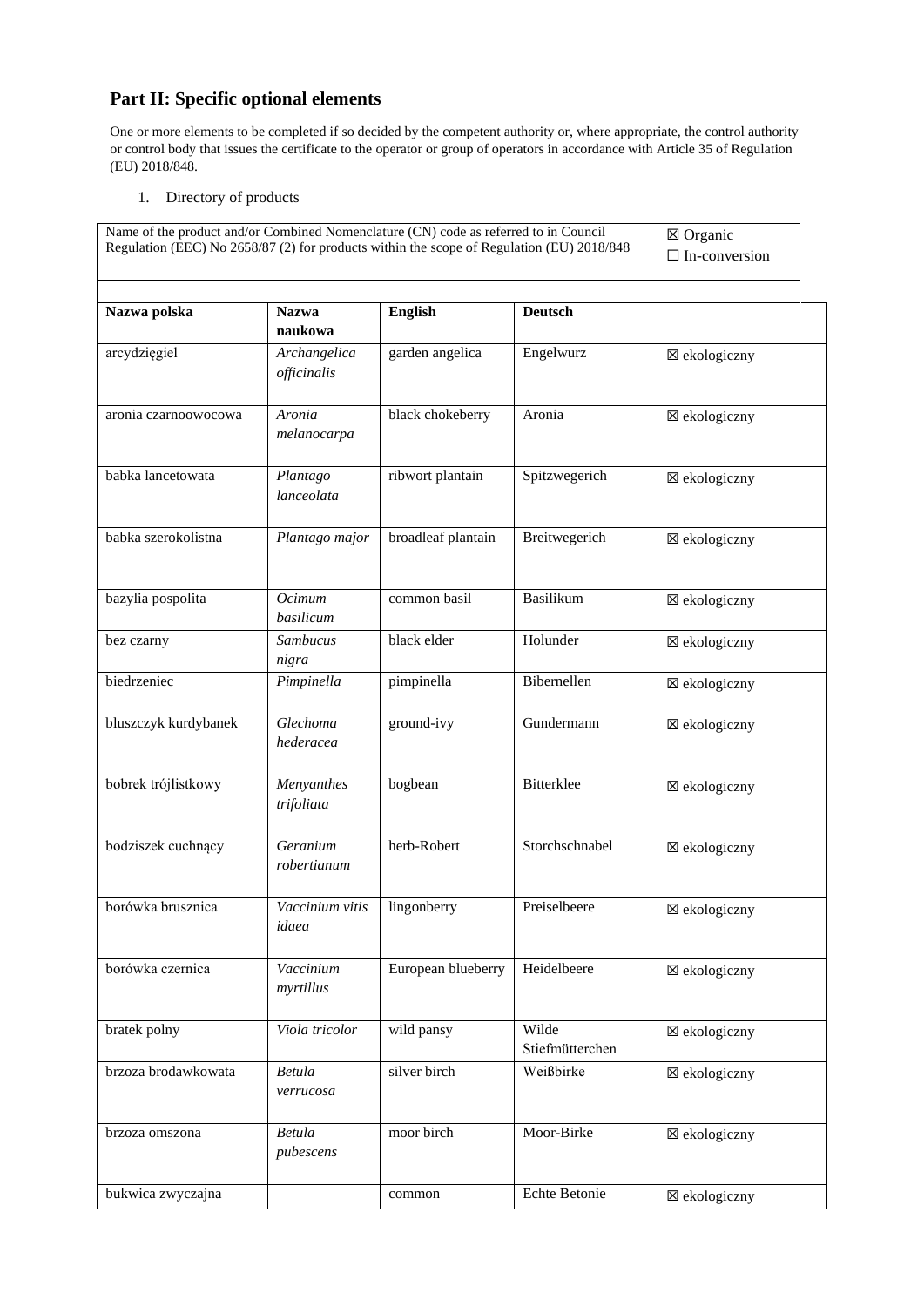|                                       | <b>Betonica</b>                        | hedge nettle                                |                                             | ⊠ ekologiczny |
|---------------------------------------|----------------------------------------|---------------------------------------------|---------------------------------------------|---------------|
|                                       | officinalis                            |                                             |                                             |               |
| bylica boże drzewko                   | Artemisia<br>abrotanum                 | southernwood                                | Eberraute                                   | ⊠ ekologiczny |
| bylica estragon                       | <b>Artemisia</b><br>dracunculus        | mugwort tarragon                            | Beifuß Estragon                             | ⊠ ekologiczny |
| bylica pospolita                      | Artemisia<br>vulgaris                  | mugwort                                     | Gemeiner Beifuß                             | ⊠ ekologiczny |
| chipsy bananowe                       |                                        | banana chips                                | Bananenchips                                | ⊠ ekologiczny |
| chmiel zwyczajny                      | <b>Humulus</b><br>lupulus              | common hop                                  | Echter Hopfen                               | ⊠ ekologiczny |
| cykoria podróżnik                     | Cichorium<br>intybus                   | Common chicory                              | Gemeine Wegwarte                            | ⊠ ekologiczny |
| cykoria siewna                        | Cichorium<br>intybus<br>var. sativum   | root chicory                                | Wurzelzichorie                              | ⊠ ekologiczny |
| czeremcha zwyczajna                   | Padus avium                            | bird cherry                                 | Gewöhnliche<br>Traubenkirsche               | ⊠ ekologiczny |
| czosnek niedźwiedzi                   | Allium ursinum                         | wild garlic                                 | Bärlauch                                    | ⊠ ekologiczny |
| czystek                               | Cistus                                 | hoary rock-rose                             | Zistrose                                    | ⊠ ekologiczny |
| dąb szypułkowy                        | Quercus robur                          | common oak                                  | Stieleiche                                  | ⊠ ekologiczny |
| drapacz lekarski                      | Cnicus<br>benedictus                   | blessed thistle                             | Benediktenkraut                             | ⊠ ekologiczny |
| dymnica pospolita                     | Fumaria<br>officinalis                 | common fumitory                             | Gewöhnlicher<br>Erdrauch                    | ⊠ ekologiczny |
| dziewanna                             | Verbascum                              | mullein                                     | Königskerze                                 | ⊠ ekologiczny |
| dziurawiec zwyczajny                  | Hypericum<br>perforatum                | perforate<br>St John's-wort                 | Echtes Johanniskraut                        | ⊠ ekologiczny |
| glistnik jaskółcze ziele              | Chelidonium<br>majus                   | greater celandine                           | Schöllkraut                                 | ⊠ ekologiczny |
| głóg (dwuszyjkowy i<br>jednoszyjkowy) | Crataegus<br>(oxyacantha,<br>monogyna) | Two-necked and<br>single-necked<br>Hawthorn | Zweihalsiger und<br>einhalsiger<br>Weißdorn | ⊠ ekologiczny |
| gojnik                                | Sideritis<br>scardica                  | Ironwort                                    | Gliedkraut                                  | ⊠ ekologiczny |
| gruszki                               | Pyrus<br>communis                      | pears                                       | Birnen                                      | ⊠ ekologiczny |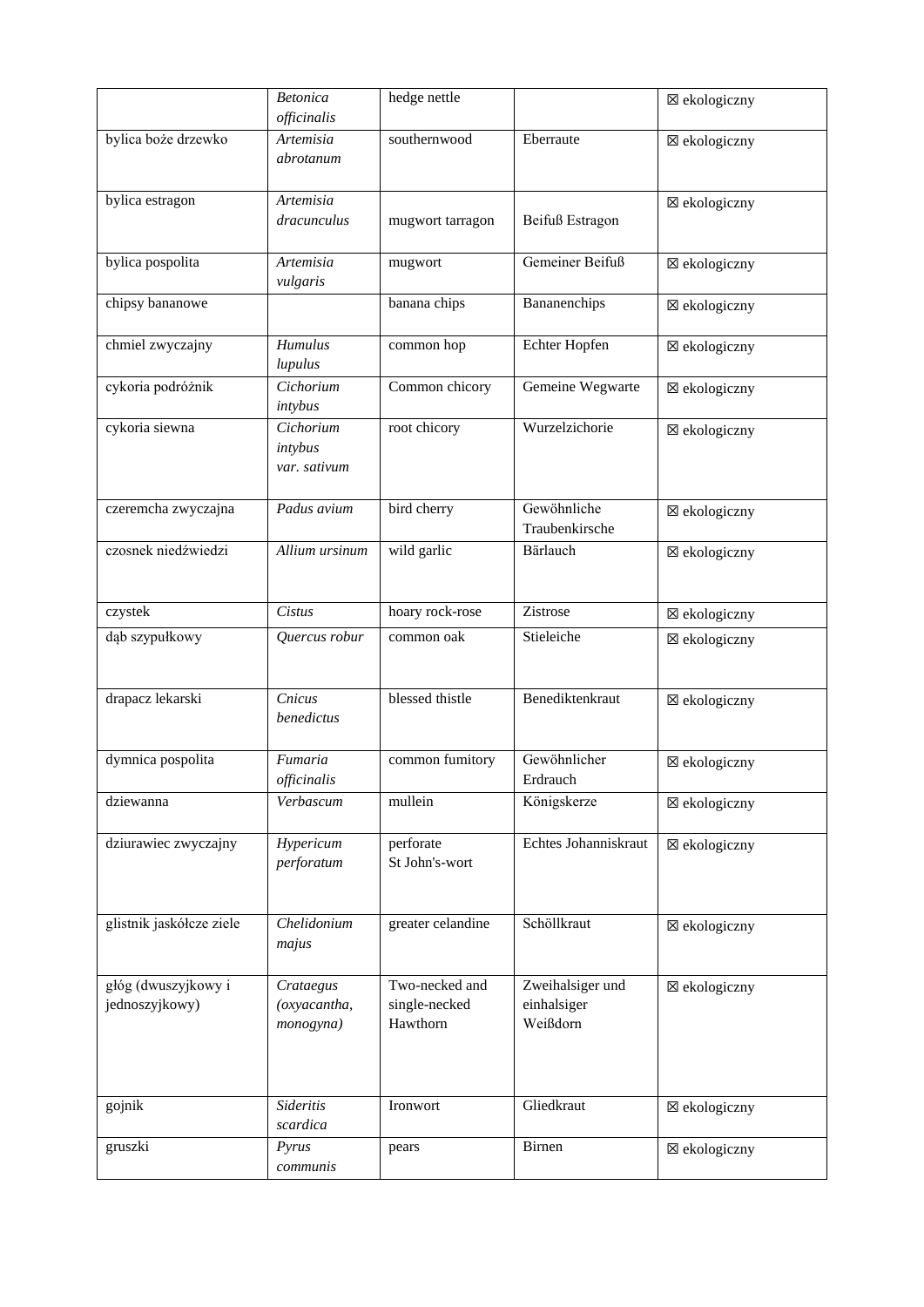| gryka zwyczajna                                        | Fagopyrum<br>esculentum | buckwheat                                      | Buchweizen                                             | ⊠ ekologiczny |
|--------------------------------------------------------|-------------------------|------------------------------------------------|--------------------------------------------------------|---------------|
| gwiazdnica pospolita                                   | Stellaria media         | common<br>chickweed                            | Gewöhnliche<br>Vogelmiere                              | ⊠ ekologiczny |
| herbata aromatyzowana<br>Earl Grey                     |                         | Earl Grey<br>flavored tea                      | Earl Grey<br>aromatisierter Tee                        | ⊠ ekologiczny |
| herbata aromatyzowana<br>o smaku miodowym              |                         | flavored tea<br>with a honey flavor            | aromatisierter Tee<br>mit Honiggeschmack               | ⊠ ekologiczny |
| herbata czarna                                         |                         | black tea                                      | <b>Schwarzer Tee</b>                                   | ⊠ ekologiczny |
| herbata czarna<br>aromatyzowana<br>o smaku żurawinowym |                         | black tea flavored<br>with cranberry<br>flavor | <b>Schwarzer Tee</b><br>mit<br>Moosbeerengeschma<br>ck | ⊠ ekologiczny |
| herbata zielona                                        |                         | green tea                                      | Grüner Tee                                             | ⊠ ekologiczny |
| herbatka owocowa<br>aroniowa                           |                         | chokeberry fruit tea                           | Aronia Früchtetee                                      | ⊠ ekologiczny |
| herbatka owocowa<br>białowieska                        |                         | Białowieża fruit tea                           | Früchtetee<br>"Białowieża"                             | ⊠ ekologiczny |
| herbatka owocowa<br>bruszniczka                        |                         | lingonberry fruit<br>tea                       | Preiselbeeren<br>Früchtetee                            | ⊠ ekologiczny |
| herbatka owocowa<br>egzotyczna                         |                         | exotic fruit tea                               | Exotischer<br>Früchtetee                               | ⊠ ekologiczny |
| herbatka owocowa<br>jagodowa                           |                         | blueberry fruit tea                            | Blaubeeren<br>Früchtetee                               | ⊠ ekologiczny |
| herbatka owocowa<br>malinowa                           |                         | raspberry fruit tea                            | Himbeeren<br>Früchtetee                                | ⊠ ekologiczny |
| herbatka owocowa<br>o smaku aroniowym                  |                         | chokeberry-<br>flavored fruit tea              | Früchtetee<br>mit<br>Aroniageschmack                   | ⊠ ekologiczny |
| herbatka owocowa<br>o smaku cytrynowym                 |                         | lemon-flavored<br>fruit tea                    | Früchtetee<br>mit<br>Zitronengeschmack                 | ⊠ ekologiczny |
| herbatka owocowa<br>o smaku jabłkowo-<br>miętowym      |                         | fruit tea with apple<br>and mint flavor        | Früchtetee<br>mit Apfel-<br>Minzegeschmack             | ⊠ ekologiczny |
| herbatka owocowa<br>o smaku jagodowym                  |                         | blueberry-flavored<br>fruit tea                | Früchtetee<br>mit<br>Blaubeerengeschmac<br>$\bf k$     | ⊠ ekologiczny |
| herbatka owocowa<br>o smaku malinowym                  |                         | raspberry-flavored<br>fruit tea                | Früchtetee<br>mit<br>Himbeerengeschmac<br>k            | ⊠ ekologiczny |
| herbatka owocowa<br>o smaku porzeczkowym               |                         | fruit tea with<br>a blackcurrant<br>flavor     | Früchtetee mit<br>Schwarzenjohannisb<br>eerengeschmack | ⊠ ekologiczny |
| herbatka owocowa<br>o smaku poziomkowym                |                         | wild strawberry-<br>flavored fruit tea         | Früchtetee<br>mit Wald-<br>Erdbeerengeschmack          | ⊠ ekologiczny |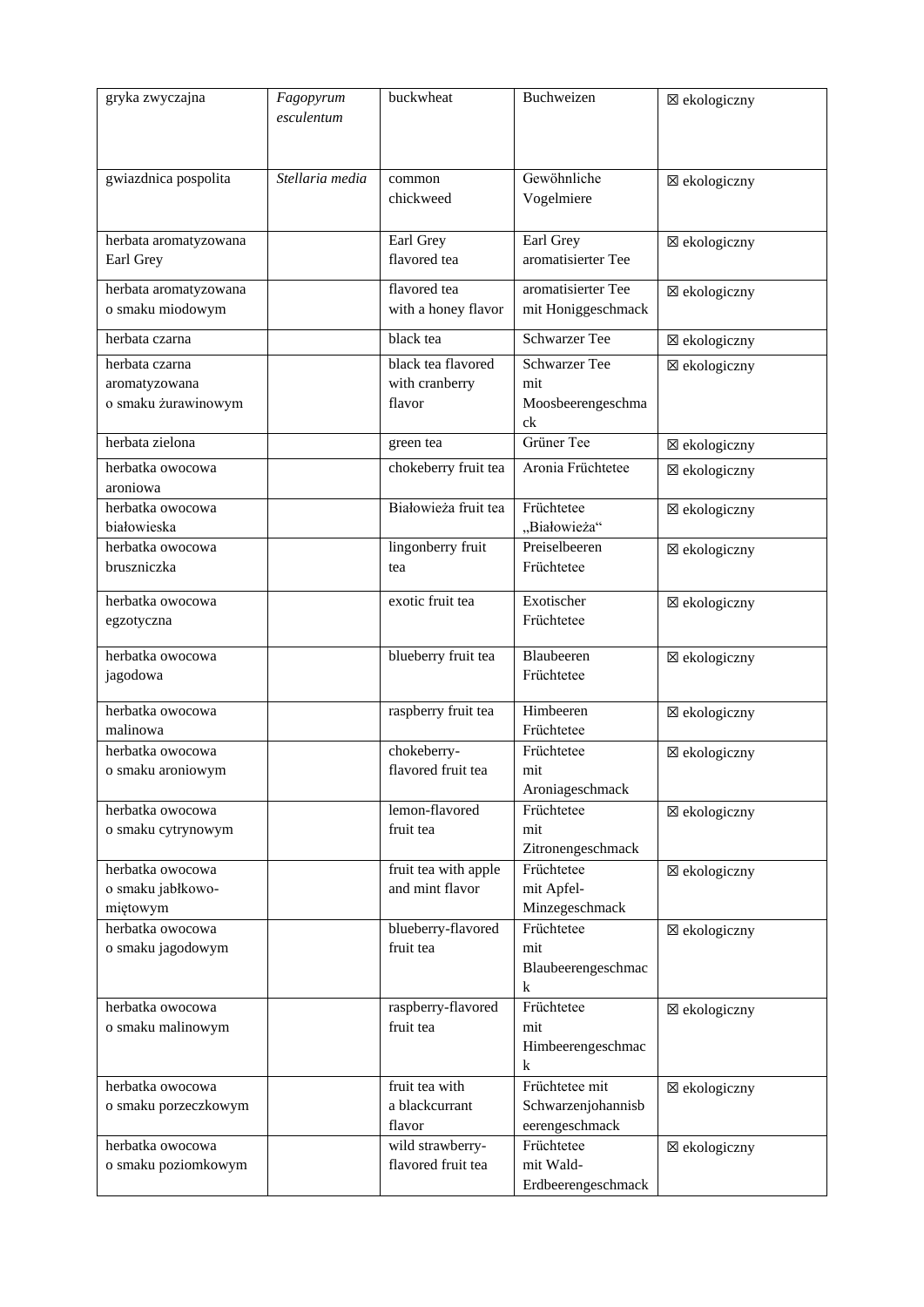| herbatka owocowa             |                            | rose-flavored<br>fruit tea | Früchtetee<br>mit Rosengeschmack | ⊠ ekologiczny |
|------------------------------|----------------------------|----------------------------|----------------------------------|---------------|
| o smaku różanym              |                            |                            |                                  |               |
| herbatka relaksacyjna        |                            | relaxation tea             | Entspannungstee                  | ⊠ ekologiczny |
| herbatka ziołowa hibiskus    |                            | hibiscus herbal tea        | Hibiskus Kräutertee              | ⊠ ekologiczny |
| herbatka ziołowa lipa        |                            | linden herbal tea          | Linden Kräutertee                | ⊠ ekologiczny |
| herbatka ziołowa melisa      |                            | lemon balm<br>herbal tea   | Zitronenmelisse<br>Kräutertee    | ⊠ ekologiczny |
| herbatka ziołowa mięta       |                            | herbal mint tea            | Kräuter-Minztee                  | ⊠ ekologiczny |
| herbatka ziołowa<br>pokrzywa |                            | nettle herbal tea          | <b>Brennnessel</b><br>Kräutertee | ⊠ ekologiczny |
| hibiskus                     | Hibiscus                   | hibiscus                   | Hibiskus                         | ⊠ ekologiczny |
| hyzop                        | Hyssopus<br>officinalis    | hyssop                     | Ysop                             | ⊠ ekologiczny |
| jabłka                       | Malus<br>domestica         | apples                     | Äpfel                            | ⊠ ekologiczny |
| jagoda kamczacka             | Lonicera<br>caerulea       | Kamchatka berry            | Kamtschatka-Beere                | ⊠ ekologiczny |
| jałowiec pospolity           | Juniperus<br>communis      | common juniper             | Gemeiner Wacholder               | ⊠ ekologiczny |
| jarząb pospolity             | <b>Sorbus</b><br>aucuparia | rowan                      | Eberesche                        | ⊠ ekologiczny |
| jasnota biała                | Lamium album               | white nettle               | Taubnessel                       | ⊠ ekologiczny |
| jemioła pospolita            | Viscum album               | mistletoe                  | Mistel                           | ⊠ ekologiczny |
| jesion                       | Fraxinus                   | ash                        | Esche                            | ⊠ ekologiczny |
| jeżówka purpurowa            | Echinacea<br>purpurea      | purple coneflower          | Purpur-Sonnenhut                 | ⊠ ekologiczny |
| jeżyna fałdowana             | Rubus<br>fruticosus        | blackberry                 | <b>Brombeere</b>                 | ⊠ ekologiczny |
| jęczmień zwyczajny           | Hordeum<br>vulgare         | barley                     | Gerste                           | ⊠ ekologiczny |
| kalina koralowa              | Viburnum<br>opulus         | guelder rose               | Gewöhnlicher<br>Schneeball       | ⊠ ekologiczny |
| karbieniec                   | Lycopus<br>europaeus       | gypsywort                  | Gemeiner<br>Wolfstrapp           | ⊠ ekologiczny |
| karczoch zwyczajny           | Cynara<br>scolymus         | artichoke                  | Artischocke                      | ⊠ ekologiczny |
| kasztanowiec zwyczajny       | Aesculus<br>hippocastanum  | horse chestnut             | Gewöhnliche<br>Rosskastanie      | ⊠ ekologiczny |
| kocanki piaskowe             | Helichrysum<br>arenarium   | dwarf everlast             | Sand-Strohblume                  | ⊠ ekologiczny |
| kocimiętka właściwa          | Nepetea<br>catariae        | catnip proper              | Katzenminze richtig              | ⊠ ekologiczny |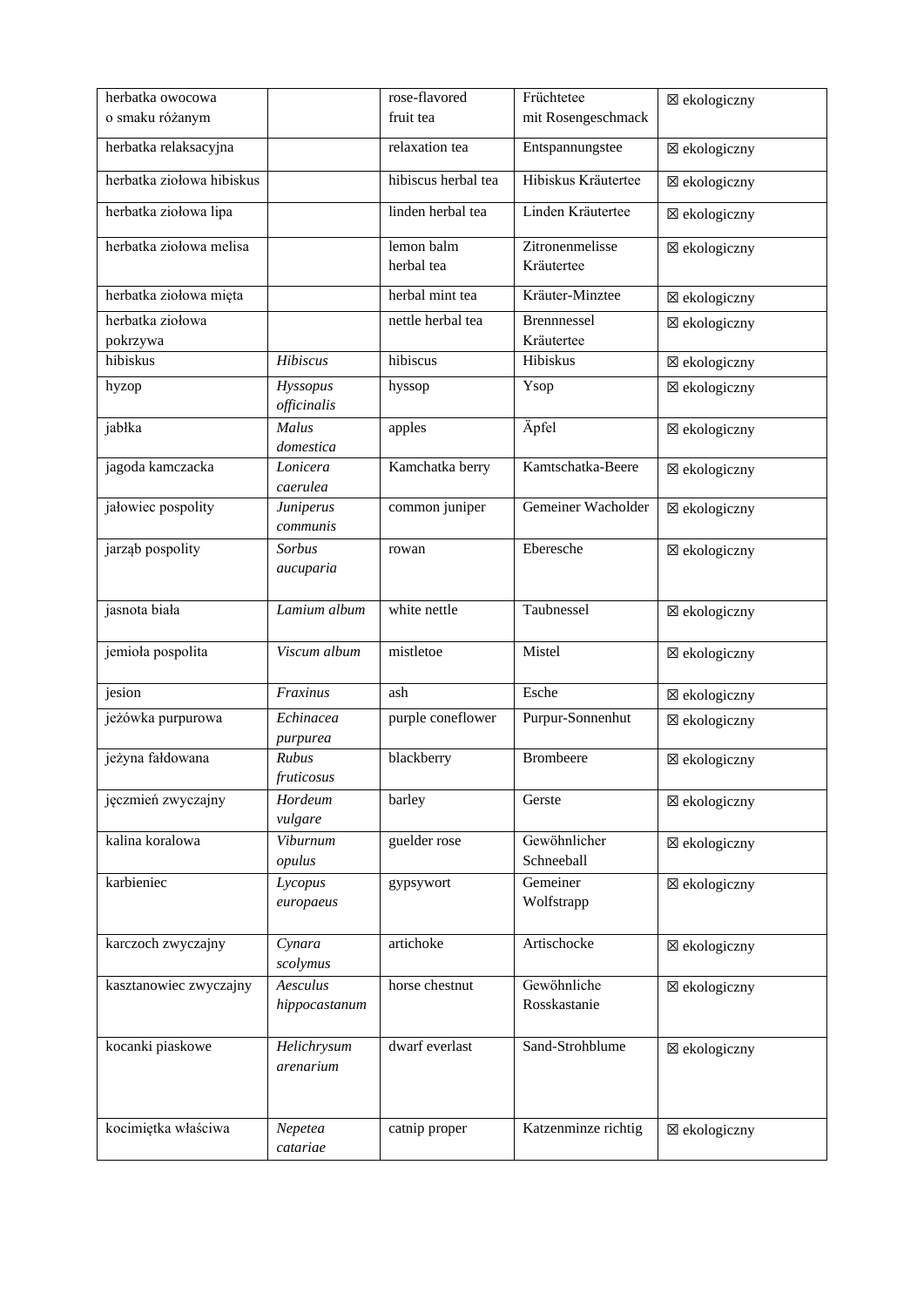| komosa biała         | Chenopodium<br>album       | white goosefoot    | Weißer Gänsefuß          | ⊠ ekologiczny           |
|----------------------|----------------------------|--------------------|--------------------------|-------------------------|
| koniczyna czerwona   | Trifolium<br>pratense      | red clover         | Rotklee                  | ⊠ ekologiczny           |
| konwalia majowa      | Convallaria<br>majalis     | lily of the valley | Maiglöckchen             | ⊠ ekologiczny           |
| kopytnik pospolity   | Asarum                     | European           | Gewöhnliche              | ⊠ ekologiczny           |
|                      | europaeum                  | wild ginger        | Haselwurz                | ⊠ ekologiczny           |
| kozieradka           | Trigonella                 | fenugreek          | Bockshornklee            | ⊠ ekologiczny           |
|                      | foenum-                    |                    |                          |                         |
|                      | graecum                    |                    |                          |                         |
| kozłek lekarski      | Valeriana<br>officinalis   | valerian           | Echter Baldrian          | ⊠ ekologiczny           |
| kruszyna pospolita   | Rhamnus<br>frangula        | alder buckthorn    | Faulbaum                 | ⊠ ekologiczny           |
| krwawnik pospolity   | Achillea<br>millefolium    | common yarrow      | Schafgarbe               | ⊠ ekologiczny           |
| krwiściąg lekarski   | Sanguisorba<br>officinalis | great burnet       | Großer Wiesenknopf       | ⊠ ekologiczny           |
| kuklik pospolity     | Geum urbanum               | wood avens         | Echte Nelkenwurz         | ⊠ ekologiczny           |
| kumin rzymski        | Cuminum<br>cyminum         | cumin              | Kreuzkümmel              | ⊠ ekologiczny           |
| leszczyna pospolita  | Corylus<br>avellana        | common hazel       | Haselnuss                | ⊠ ekologiczny           |
| lipa                 | Tilia                      | lime               | Linde                    | ⊠ ekologiczny           |
| lubczyk              | Levisticum<br>officinale   | lovage             | Liebstöckel              | ⊠ ekologiczny           |
| lucerna mieszańcowa  | Medicago x<br>varia        | bastard alfalfa    | <b>Bastard-Luzerne</b>   | $\boxtimes$ ekologiczny |
| lukrecja             | Glycyrrhiza                | liquorice          | Süßholz                  | ⊠ ekologiczny           |
| łopian większy       | Arctium lappa              | greater burdock    | Große Klette             | ⊠ ekologiczny           |
| macierzanka piaskowa | <b>Thymus</b><br>serpyllum | wild thyme         | Sand-Thymian             | ⊠ ekologiczny           |
| majeranek ogrodowy   | Majorana<br>hortensis      | marjoram           | Majoran                  | ⊠ ekologiczny           |
| malina właściwa      | Rubus idaeus               | red raspberry      | Himbeere                 | ⊠ ekologiczny           |
| malwa czarna         | Althea rosea               | hollyhock          | Gewöhnliche<br>Stockrose | ⊠ ekologiczny           |
| marzanka wonna       | Asperula<br>odorata        | woodruff           | Waldmeister              | ⊠ ekologiczny           |
| (przytulia wonna)    |                            |                    |                          | ⊠ ekologiczny           |
| melisa lekarska      | Melissa<br>officinalis     | lemon balm         | Melisse                  | ⊠ ekologiczny           |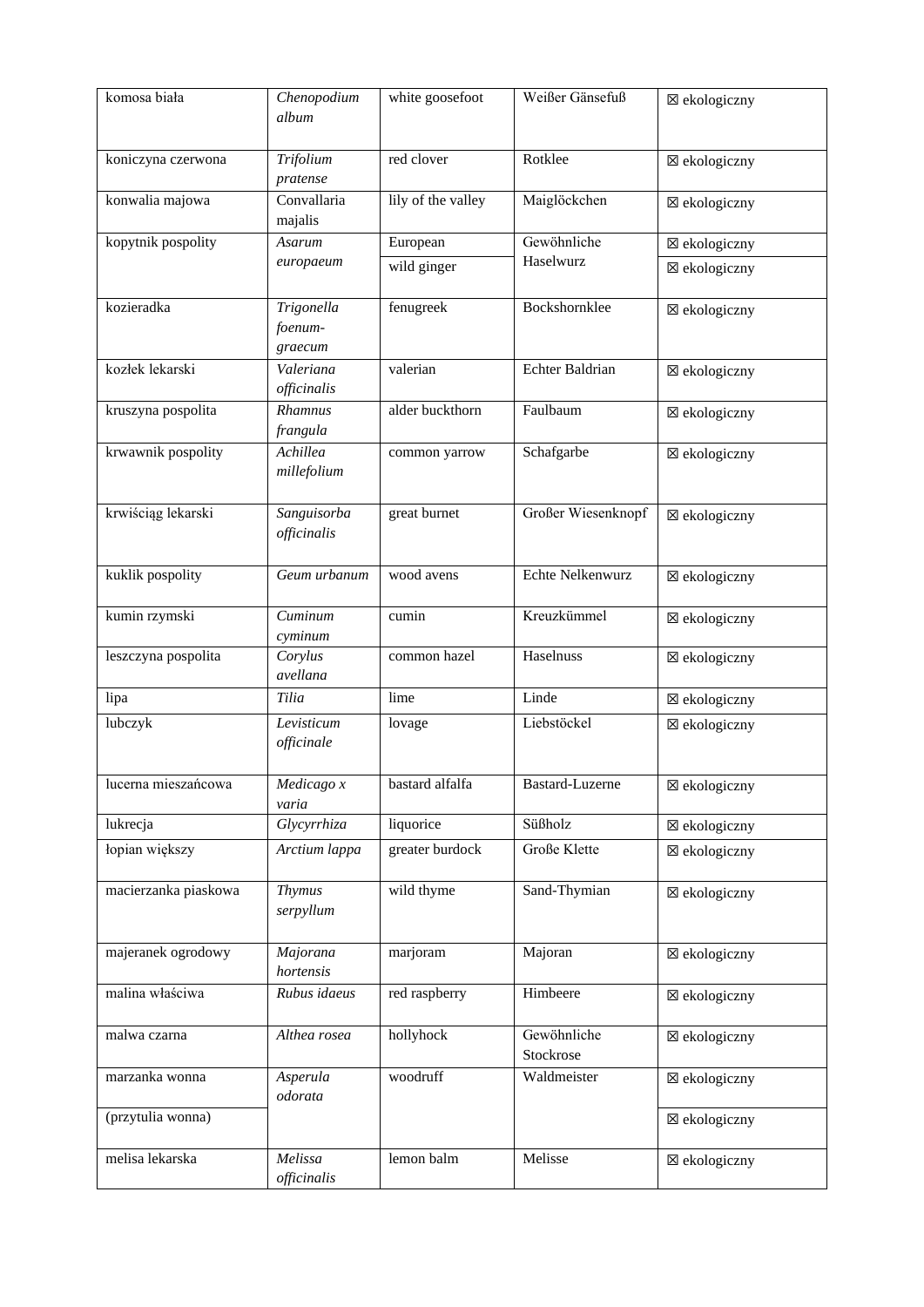| mierznica czarna                                 | Ballota nigra                  | black horehound                                 | Schwarznessel                                               | ⊠ ekologiczny |
|--------------------------------------------------|--------------------------------|-------------------------------------------------|-------------------------------------------------------------|---------------|
| mieszanka<br>"Spiżarnia dla<br>anemicznych"      |                                | herbal mixture<br>"Pantry<br>for the anemic"    | Kräutermischung<br>"Speisekammer<br>für Anämiker"           | ⊠ ekologiczny |
| mieszanka<br>"Spiżarnia dla pana"                |                                | herbal mixture<br>"Pantry for you"              | Kräutermischung<br>"Speisekammer für<br>Ihn"                | ⊠ ekologiczny |
| mieszanka<br>"Spiżarnia dla zdrowia"             |                                | herbal mixture<br>"Pantry for health"           | Kräutermischung<br>"Speisekammer für<br>Gesundheit"         | ⊠ ekologiczny |
| mieszanka<br>"Spiżarnia na smukłą<br>sylwetkę"   |                                | herbal mixture<br>"Pantry for a slim<br>figure" | Kräutermischung<br>"Speisekammer<br>für schlanke Figur"     | ⊠ ekologiczny |
| mieszanka<br>"Spiżarnia na wysokie<br>ciśnienie" |                                | herbal mixture<br>"High pressure<br>pantry"     | Kräutermischung<br>"Speisekammer<br>gegen<br>Bluthochdruck" | ⊠ ekologiczny |
| mieszanka owocowa<br>"Czarny bez"                |                                | fruit mixture<br>"Black elder"                  | Fruchtmischung<br>"Holunder"                                | ⊠ ekologiczny |
| mieszanka owocowa<br>"Dzika róża"                |                                | fruit mixture<br>"Wild rose"                    | Fruchtmischung<br>"Wilde Rose"                              | ⊠ ekologiczny |
| mieszanki ziołowo-<br>owocowe                    |                                | Herbal and fruit<br>mixtures                    | Kräuter- und<br>Fruchtmischungen                            | ⊠ ekologiczny |
| mięta pieprzowa                                  | Mentha<br>piperita             | peppermint                                      | Pfefferminze                                                | ⊠ ekologiczny |
| miodunka plamista                                | Pulmonaria<br>officinalis      | common lungwort                                 | Echtes Lungenkraut                                          | ⊠ ekologiczny |
| mniszek lekarski                                 | <b>Taraxacum</b><br>officinale | common dandelion                                | Löwenzahn                                                   | ⊠ ekologiczny |
| morwa biała (liście)                             | Morus alba                     | white mulberry<br>(leaves)                      | Weiße Maulbeere<br>(Blätter)                                | ⊠ ekologiczny |
| mydlnica lekarska                                | Saponaria<br>officinalis       | common soapwort                                 | Gewöhnliches<br>Seifenkraut                                 | ⊠ ekologiczny |
| nagietek lekarski                                | Calendula<br>officinalis       | pot marigold                                    | Ringelblume                                                 | ⊠ ekologiczny |
| nawłoć kanadyjska                                | Solidago<br>canadensis         | Canadian<br>goldenrod                           | Kanadische Goldrute                                         | ⊠ ekologiczny |
| nawłoć pospolita                                 | Solidago<br>virgaurea          | European<br>goldenrod                           | Gewöhnliche<br>Goldrute                                     | ⊠ ekologiczny |
| nostrzyk biały                                   | Melilotus albus                | white sweet clover                              | Weißer Steinklee                                            | ⊠ ekologiczny |
| nostrzyk żółty                                   | Melilotus<br>officinalis       | yellow sweet<br>clover                          | Gelber Steinklee                                            | ⊠ ekologiczny |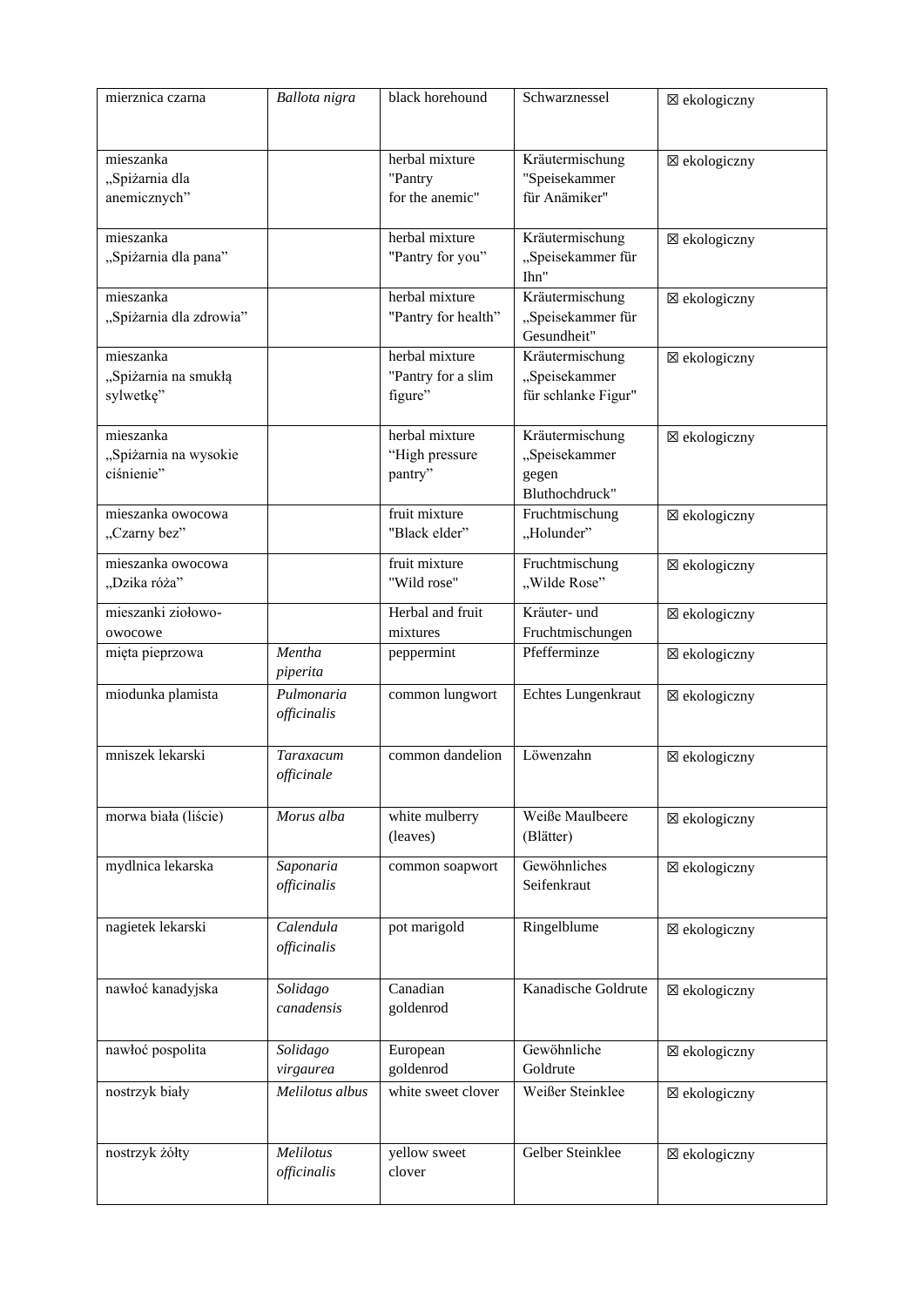| ogórecznik lekarski    | <b>Borago</b><br>officinalis | borage                 | Boretsch                     | ⊠ ekologiczny |
|------------------------|------------------------------|------------------------|------------------------------|---------------|
| olsza                  | Alnus                        | alder                  | Erle                         | ⊠ ekologiczny |
| oregano                | Origanum<br>vulgare          | oregano                | Oregano                      | ⊠ ekologiczny |
| orzech włoski          | Juglans regia                | walnut                 | Nussbaum                     | ⊠ ekologiczny |
| ostropest plamisty     | Silybum<br>marianum          | milk thistle           | Mariendistel                 | ⊠ ekologiczny |
| ostrożeń               | Cirsium                      | plume thistle          | Kratzdistel                  | ⊠ ekologiczny |
| owies                  | Avena sativa                 | oat                    | Hafer                        | ⊠ ekologiczny |
| perz                   | Elymus repens                | couch grass            | Quecke                       | ⊠ ekologiczny |
| pietruszka zwyczajna   | Petroselium<br>sativum       | parsley                | Petersilie                   | ⊠ ekologiczny |
| pięciornik kurze ziele | Potentilla<br>erecta         | common tormentil       | Blutwurz                     | ⊠ ekologiczny |
| pigwowiec              | Chaenomeles<br>japonica      | Japanese quince        | Japanische Zierquitte        | ⊠ ekologiczny |
| piołun                 | Artemisia<br>absinthium      | common<br>wormwood     | Wermutkraut                  | ⊠ ekologiczny |
| podagrycznik pospolity | Aegopodium<br>podagraria     | ground elder           | Gewöhnlicher<br>Giersch      | ⊠ ekologiczny |
| podbiał pospolity      | Tussilago<br>farfara         | coltsfoot              | Huflattich                   | ⊠ ekologiczny |
| pokrzywa zwyczajna     | Urtica dioica                | common nettle          | Große Brennnessel            | ⊠ ekologiczny |
| połonicznik nagi       | Herniaria<br>glabra          | smooth rupturewort     | Kahles Bruchkraut            | ⊠ ekologiczny |
| porzeczka czarna       | Ribes nigrum                 | black currant          | Schwarze<br>Johannisbeere    | ⊠ ekologiczny |
| porzeczka czerwona     | Ribes spicatum               | Nordic currant         | Ährige<br>Johannisbeere      | ⊠ ekologiczny |
| poziewnik piaskowy     | Galeopsis<br>segetum         | downy hemp-nettle      | Gelber Hohlzahn              | ⊠ ekologiczny |
| poziomka pospolita     | Fragaria vesca               | wild strawberry        | Wald-Erdbeere                | ⊠ ekologiczny |
| prawoślaz lekarski     | Althea<br>officinalis        | marsh-mallow           | Echter Eibisch               | ⊠ ekologiczny |
| przelot pospolity      | Anthyllis<br>vulneraria      | common kidney<br>vetch | Echter Wundklee              | ⊠ ekologiczny |
| przetacznik            | Veronica<br>officinalis      | heath speedwell        | <b>Echter Ehrenpreis</b>     | ⊠ ekologiczny |
| przytulia czepna       | Galium aparine               | cleavers               | Kletten-Labkraut             | ⊠ ekologiczny |
| przytulia właściwa     | Galium verum                 | lady's bedstraw        | Echtes Labkraut              | ⊠ ekologiczny |
| przywrotnik pospolity  | Alchemilla<br>vulgaris       | lady's-mantle          | Gewöhnlicher<br>Frauenmantel | ⊠ ekologiczny |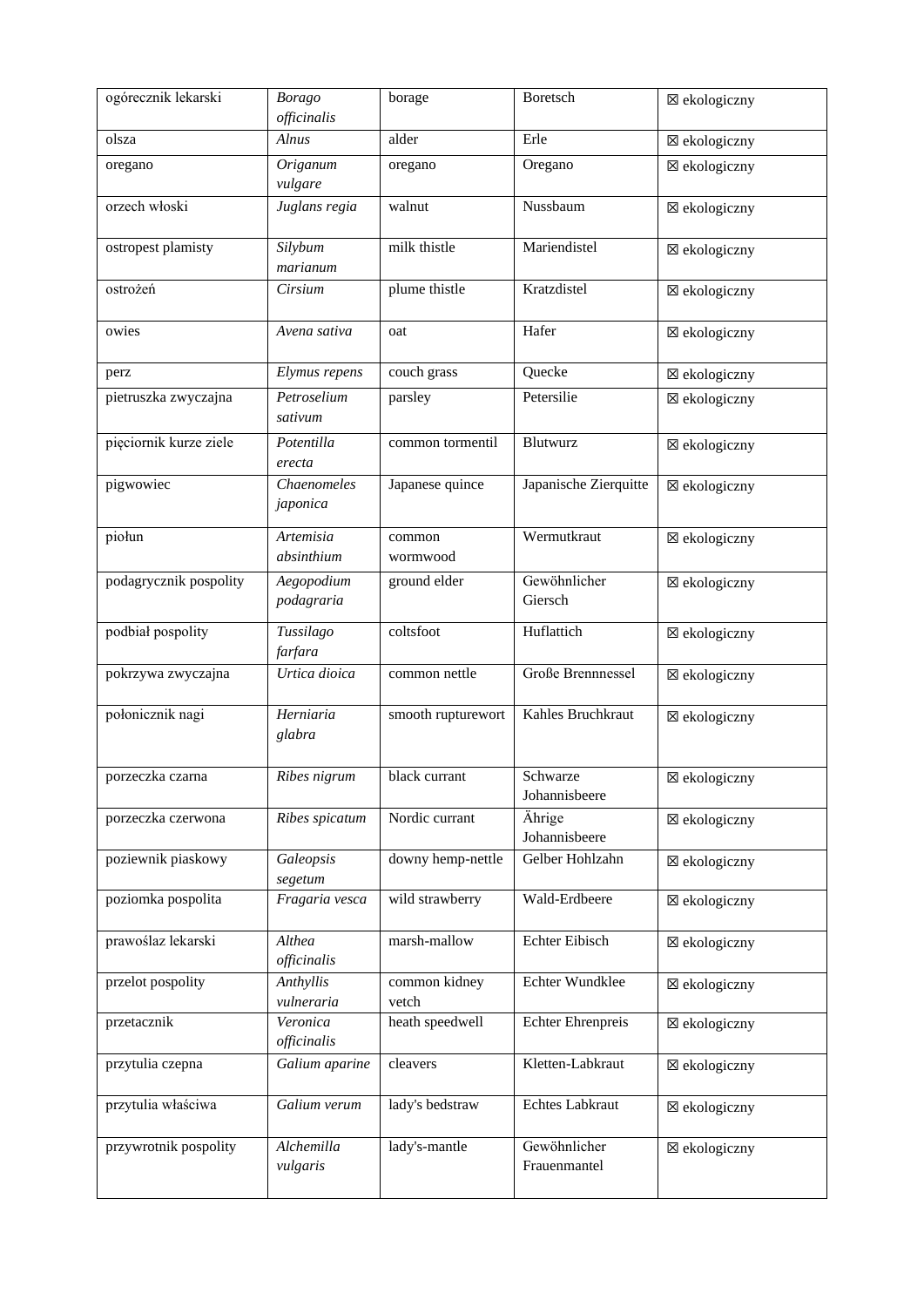| rdest ostrogorzki                       | Polygonum<br>hydropiper     | water pepper         | Wasserpfeffer              | ⊠ ekologiczny |
|-----------------------------------------|-----------------------------|----------------------|----------------------------|---------------|
| rdest ptasi                             | Polygonum<br>aviculare      | common knotgrass     | Vogelknöterich             | ⊠ ekologiczny |
| rodzynki                                |                             | raisins              | Rosinen                    | ⊠ ekologiczny |
| róża pomarszczona                       | Rosa rugosa                 | beach rose           | Apfelrose                  | ⊠ ekologiczny |
| różeniec górski                         | Rhodiola rosea              | golden root          | Rosenwurz                  | ⊠ ekologiczny |
| rumianek pospolity                      | Matricaria<br>chamomilla    | chamomile            | Echte Kamille              | ⊠ ekologiczny |
| ruta zwyczajna                          | Ruta<br>graveolens          | common rue           | Weinraute                  | ⊠ ekologiczny |
| rutwica lekarska                        | Galega<br>officinalis       | goat's rue           | Geißraute                  | ⊠ ekologiczny |
| rzepik pospolity                        | Agrimonia<br>eupatoria      | common agrimony      | Gemeiner<br>Odermennig     | ⊠ ekologiczny |
| rzewień lekarski                        | Rheum<br>officinale         | medicinal rhubarb    | medizinischer<br>Rhabarber | ⊠ ekologiczny |
| seler naciowy                           | Apium<br>graveolens         | celery               | Staudensellerie            | ⊠ ekologiczny |
|                                         | var. dulce                  |                      |                            | ⊠ ekologiczny |
| serdecznik pospolity                    | Leonurus<br>cardiaca        | common<br>motherwort | Echtes Herzgespann         | ⊠ ekologiczny |
| skórka pomarańczy                       |                             | orange peel          | Orangenschale              | ⊠ ekologiczny |
| skrzyp polny                            | Equisetum<br>arvense        | common horsetail     | Acker-<br>Schachtelhalm    | ⊠ ekologiczny |
| srebrnik pospolity<br>(pięciornik gęsi) | Potentilla<br>anserina      | Silverweed           | Silberfinger               | ⊠ ekologiczny |
| sosna zwyczajna                         | Pinus silvestris            | Scots pine           | Waldkiefer                 | ⊠ ekologiczny |
| szałwia lekarska                        | Salvia<br>officinalis       | common sage          | Echter Salbei              | ⊠ ekologiczny |
| szanta zwyczajna                        | <b>Marrubium</b><br>vulgare | white horehound      | Gewöhnlicher<br>Andorn     | ⊠ ekologiczny |
| szczaw kędzierzawy<br>(kobylak)         | Rumex crispus               | curly dock           | Krauser Ampfer             | ⊠ ekologiczny |
| szczeć leśna                            | <b>Dipsacus</b><br>fullonum | forest teasel        | Waldkarde                  | ⊠ ekologiczny |
| ślaz dziki                              | Malva<br>sylvestris         | wild mallow          | wilde Malve                | ⊠ ekologiczny |
| świetlik łąkowy                         | Euphrasia<br>rostkoviana    | eyebright            | Gemeiner<br>Augentrost     | ⊠ ekologiczny |
| świerk pospolity                        | Picea abies                 | Norway spruce        | Gemeine Fichte             | ⊠ ekologiczny |